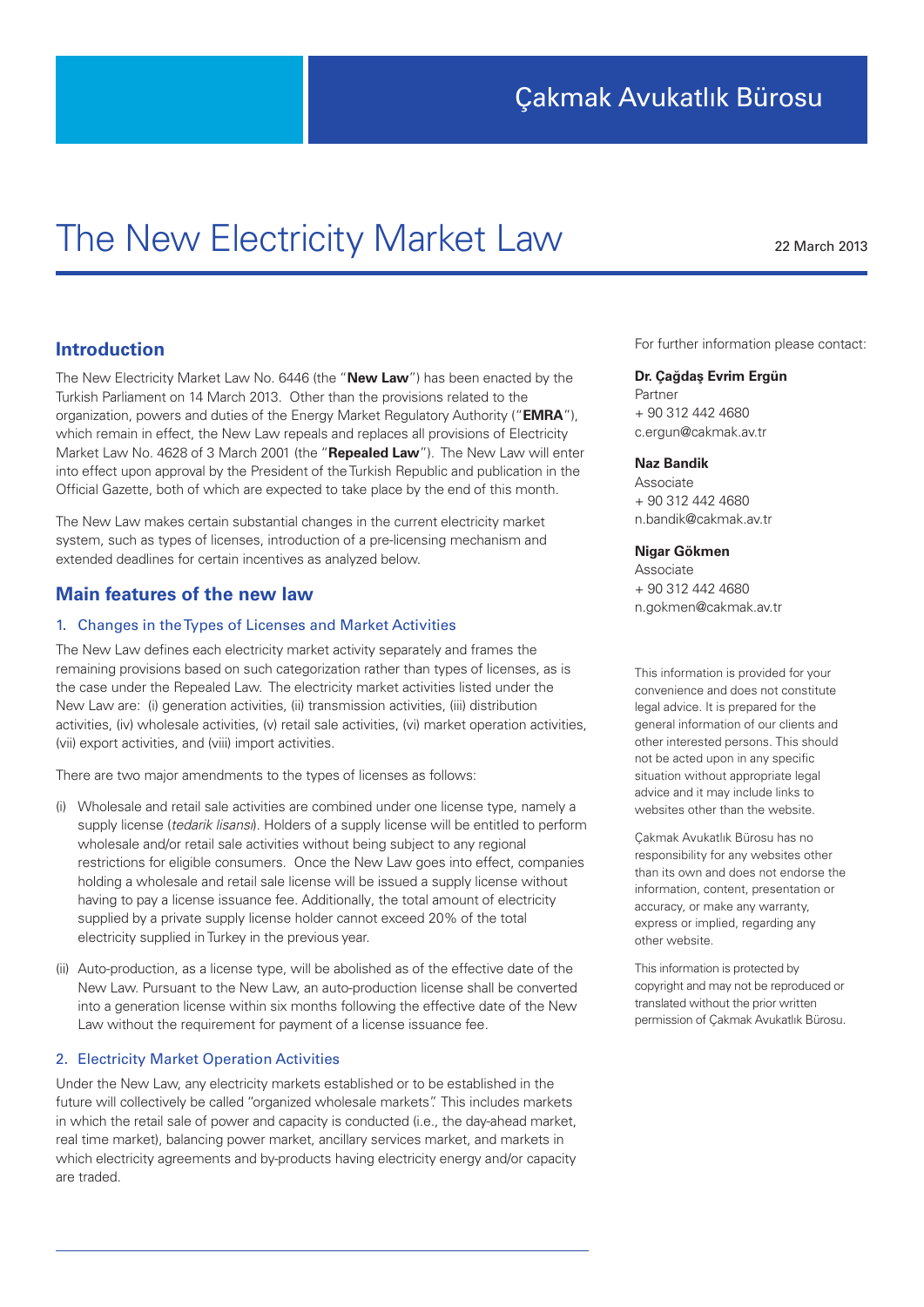The New Law introduces a new electricity market activity called "market operation" which is defined as the "*operation of organized wholesale markets, financial settlement of activities taking place in such markets and other related financial transactions"*. This activity, which is currently mostly conducted by the Electricity Market Financial Settlement Center (*PMUM*), will be conducted by Enerji Piyasaları İşletme Anonim Şirketi ("**EPİAŞ**"). EPİAŞ will be established as a private law entity operating under a market operation license to be issued by EMRA. EPİAŞ is envisaged to operate the organized wholesale markets except for (i) the balancing power market and ancillary services market (both of which will continue to be operated by TEİAŞ), and (ii) the electricity exchange, which will be operated by Borsa İstanbul Anonim Şirketi upon its establishment once the New Law goes into effect.

# 3. Preliminary License

The New Law introduces a preliminary licensing mechanism whereby each generation company is issued a preliminary license for the pre-construction stage, which will be replaced by a license upon commencement of the construction stage. The period of a preliminary license is no more than 24 months, unless there is a force majeure event. EMRA shall be authorized to extend this period up to half of the period subject to the capacity and resource type of the project. Moreover, a license application which has not been concluded as of the effective date of the New Law shall be evaluated as a preliminary license application.

A legal entity shall, within its preliminary license period (i) obtain the required permits, approvals, licenses and other similar documents required under the applicable law to start the investment and construction of its generation facility, (ii) obtain ownership or an easement right for the site where the generation facility will be located, and (iii) perform any other obligations as may be required by EMRA for the relevant preliminary license holder. EMRA will not issue a license if the preliminary license holder does not fulfill such requirements.

The preliminary license shall be cancelled if (i) the shareholding structure of the preliminary license holder is directly or indirectly changed, (ii) the shares are transferred or any transaction resulting in a share transfer is conducted, or (iii) the requirements determined by EMRA are not fulfilled during the preliminary license period.

The provision on the applicability of a pre-licensing mechanism on existing generation licenses in the Draft Electricity Market Law has been amended during the discussions at the General Assembly of the Parliament. Accordingly, no generation license shall be converted into a preliminary license. Only projects which are at the license application stage shall be evaluated as a preliminary license application. Instead of converting a license into a preliminary license, a generation license holder which is (a) still in its pre-construction period, or (b) has not been able to complete the requirements of pre-construction although its

pre-construction period has elapsed, will be provided with an additional six month time period to commence construction. If the pre-construction requirements are not fulfilled during this period, for reasons other than force majeure events, the relevant generation license will be terminated by EMRA. Hence, the New Law provides that the pre-construction period of an existing generation project cannot be extended for more than 6 months, except for force majeure events.

In the event a license holder submits documents showing that it is not possible to complete the expropriation and/or railway relocation during the pre-construction period stated in its license and if the reasoning for non-completion is found appropriate by EMRA, such license shall not be cancelled at the end of the additional six month period. Considering that the expropriation process is one of the most challenging and time-consuming steps during the pre-construction stage, this provision aims to prevent cancellation of a generation license if construction cannot start in due time simply because of ongoing expropriation and/or railway relocation processes.

# 4. Hidden Labor

Pursuant to the Labor Law, while auxiliary works can be freely subcontracted, works that fall under the scope of the core business of a company can only be outsourced due to the required expertise for the work, the specific requirements of the workplace, and for technological reasons. All these requirements are sought as a justification of outsourcing of the core business activities to subcontractors. Otherwise, subcontracts may be challenged by claims of hidden labor.

The New Law envisages a provision stating that a license holder may outsource its operation and repair and maintenance works required for activities performed within the scope of its license. The same provision states that EMRA is authorized to determine the activities that can be outsourced. Under the general principles of Turkish law, special laws have priority over general laws, and the New Law may be considered as a special law concerning the Electricity Market as compared to the general Labor Law. Accordingly, it may be argued that the relevant provisions of the New Law, constituting a special law on a specific sector, should have priority over the general outsourcing principles set forth by the Labor Law. Additionally, although the current Licensing Regulation already includes a provision permitting a license holder to outsource the activities under its license, the existence of this provision in the Licensing Regulation alone does not always protect distribution companies from claims of hidden labor in practice since the Licensing Regulation ranks lower than the Labor Law in the hierarchy of norms. Therefore, under the New Law, a distribution company is in a stronger position to justify its outsourcing transactions against claims of hidden labor. However, since outsourcing is a disputed subject both in court precedents and in implementations by the Ministry of Labor, the provision of the New Law may not completely eliminate the hidden labor risk.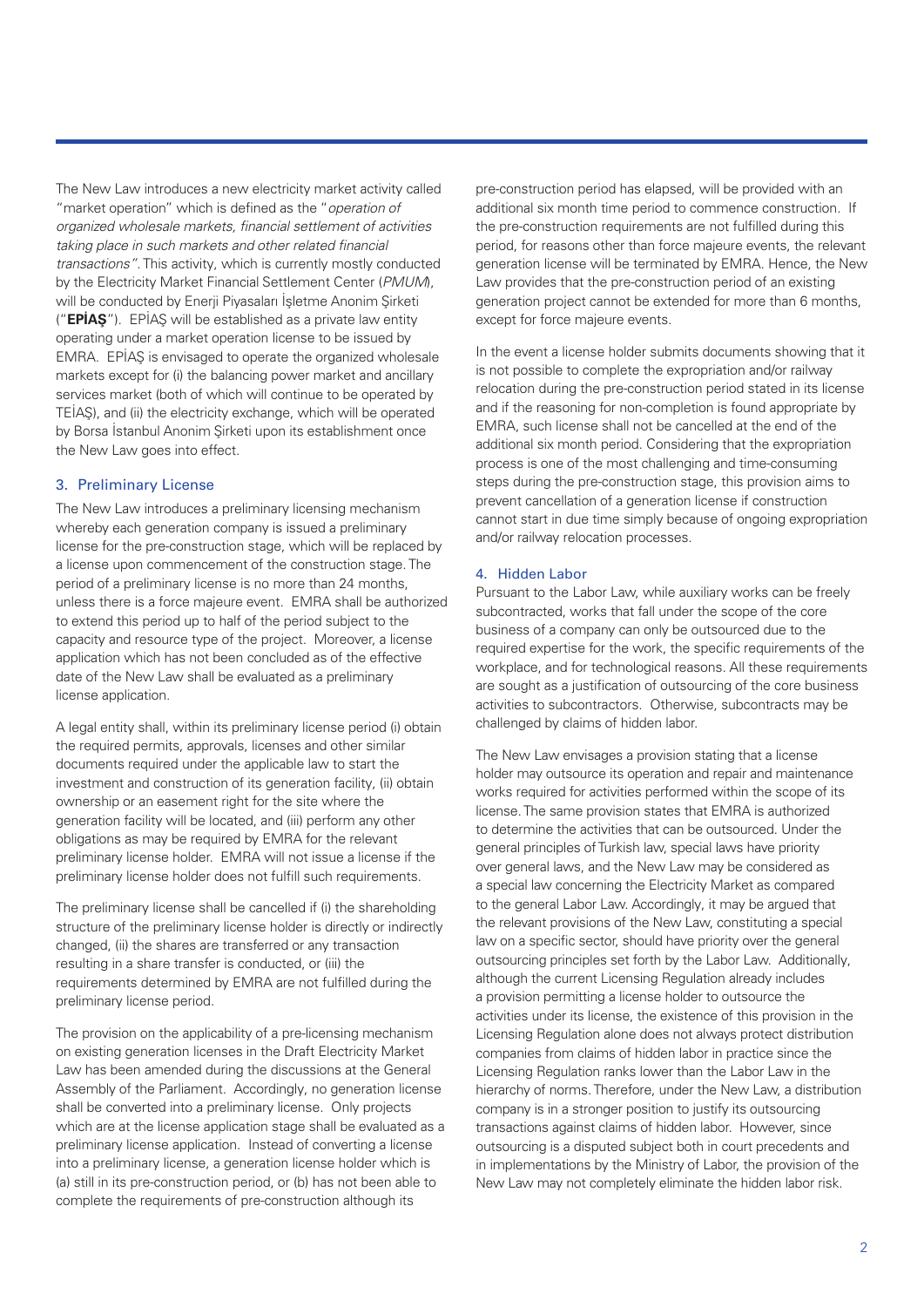# 5. Provisions Specific to Distribution and Authorized Supply License Holders

#### Involvement in Other Market Activities:

Under the Repealed Law, a generation company may not become a shareholder in a distribution company if it results in control over such distribution company. The New Law envisages that no license holder (such as generation, distribution, supply, etc.) may be a direct shareholder in a distribution company, and no distribution company may be a direct shareholder in any license holder.

#### Cancellation of License:

According to the New Law, in the event a distribution license holder or an authorized supply license holder (i.e., the supply company established as a result of the partial demerger of the distribution company in the relevant region to comply with the legal unbundling requirement) fails to perform its material duties in accordance with the principles and procedures under the relevant legislation or impairs the distribution quality to an intolerable level or becomes unable to operate, the following measures (individually or collectively) may be taken by EMRA:

For distribution companies:

- Appointment of new board members replacing the current members; and/or
- If the distribution license holder fails to fulfill its obligatory services required to be performed under the scope of their tariffs, the financial burden arising out of such incompliance shall be reimbursed from the income of the relevant company from its other operations, by the dividends of the current shareholders and finally from the personal assets of the registered shareholders; and/or
- Issuance of a new distribution license to a third party meeting the requirements stipulated by the New Law.

For authorized supply companies:

- Appointment of new board members replacing the current members; and/or
- Issuance of a new authorized supplier license to a third party meeting the requirements stipulated by the New Law.

#### Payment of Infrastructure Excavation License Fees:

Infrastructure works performed by transmission and distribution license holders shall be exempt from the payment obligation of infrastructure excavation license fees, which are normally payable to the municipalities.

## 6. Provisions Specific to Generation Companies

#### Issuance of a New License:

If construction of a facility had commenced based on a valid generation license, but such license had been cancelled and the construction had terminated before the effective date of the New Law, EMRA shall issue a new license for such facility provided that the Ministry of Energy and Natural Resources ("**MENR**")

determines that the relevant investment is at an irreversible stage and there is a public benefit in the continuance of such project. This provision is not applicable for hydroelectric power plants. This provision may be criticized for empowering two different authorities, namely EMRA and MENR, to assess the public benefit and issue a new license.

#### License Issuance for BOT and BO Projects:

The New Law provides that EMRA shall issue a generation license *ex officio* for the generation facilities and projects with existing contracts under Build-Operate-Transfer Laws No. 3096 and 3996 as well as Build-Operate Law No. 4283. Such licenses shall be issued within one year following the effective date of the New Law and its term will be limited with the term of the relevant existing contract. This provision may be criticized for creating additional requirements for such projects in contradiction to their vested rights under contracts that were signed prior to the enactment of the Repealed Law.

# 7. Extended Deadlines

A draft version of the New Law extended the deadlines of the (i) price equalization mechanism for distribution companies, (ii) 50% discount on the transmission system utilization fee for the first five years of operation of generation license holders, and (iii) exemption on stamp taxes and duties during the investment period of generation license holders through 31 December 2015. However, due to the urgency of these changes, they were extended by an amendment to the Repealed Law by Law No. 6408 Amending Electricity Market Law and Private Consumption Law on 31 January 2013. The same extensions are present under the New Law.

The New Law also provides an extension through 31 December 2023 for the term of corporate tax and value added tax exemptions in the transfer, merger or demerger of license holders as part of the privatization process for generation and distribution companies.

## 8. Grace Period for Compliance to Environmental **Requirements**

A grace period until 31 December 2018 is provided by the New Law to Elektrik Üretim Anonim Şirketi (*EÜAŞ*), the state-owned generation company, and its affiliates and subsidiaries which are to be privatized, to complete all required environmental permits under the applicable environmental legislation. This grace period is aimed at facilitating the generation sector privatizations by introducing a temporary exemption until the end of 2018 for private investors that will take transfer of the EÜAŞ power plants as a result of such privatizations. The Council of Ministers is authorized to extend this period for three years.